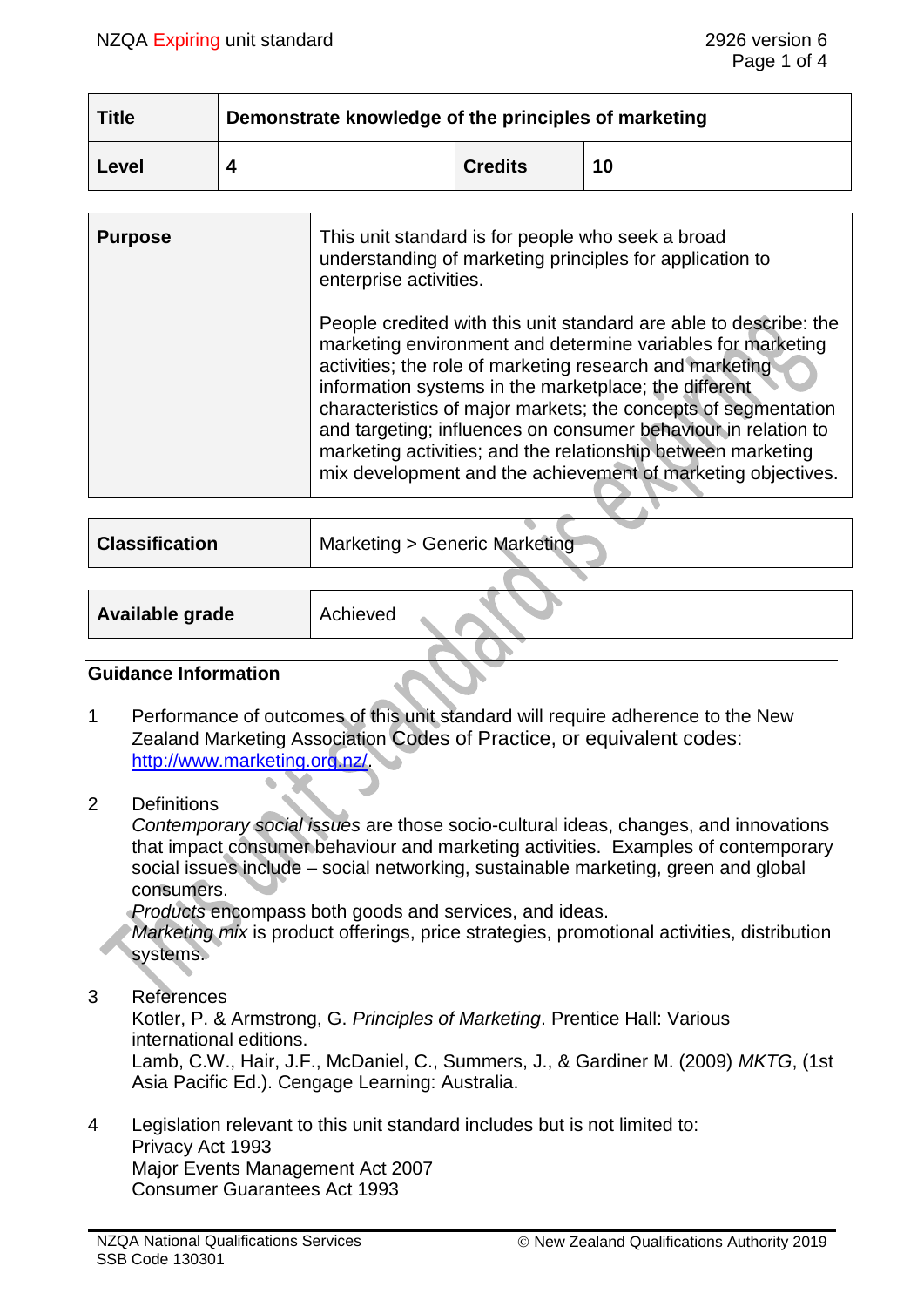Fair Trading Act 1986 Commerce Act 1986, Part II.

# **Outcomes and performance criteria**

### **Outcome 1**

Describe the marketing environment and determine variables for marketing activities.

### **Performance criteria**

- 1.1 External marketing environmental factors are described for their impact on marketing activities.
	- Range socio-cultural, economic, demographic, political, legal, technological, competitive.
- 1.2 Internal influences on the marketing organisation are described for their impact on marketing activities.

Range resources, facilities, expertise, organisational objectives.

- 1.3 Market orientation is described in terms of setting organisational objectives and goals.
- 1.4 Ethics in marketing are discussed in relation to contemporary social issues.

### **Outcome 2**

Describe the role of marketing research and marketing information systems in the marketplace.

## **Performance criteria**

2.1 The need for quality information is described in terms of its importance in making marketing decisions and developing marketing plans.

> Range quality information includes – relevance, currency, accuracy, validity, impartiality.

2.2 Basic research methods are described in relation to their role in establishing and maintaining markets.

> Range primary – observational, survey, experimental; secondary – internal and external data sources.

2.3 Marketing information systems are described in terms of their role in assessing information needs, and developing and distributing information.

### **Outcome 3**

Describe the different characteristics of major markets.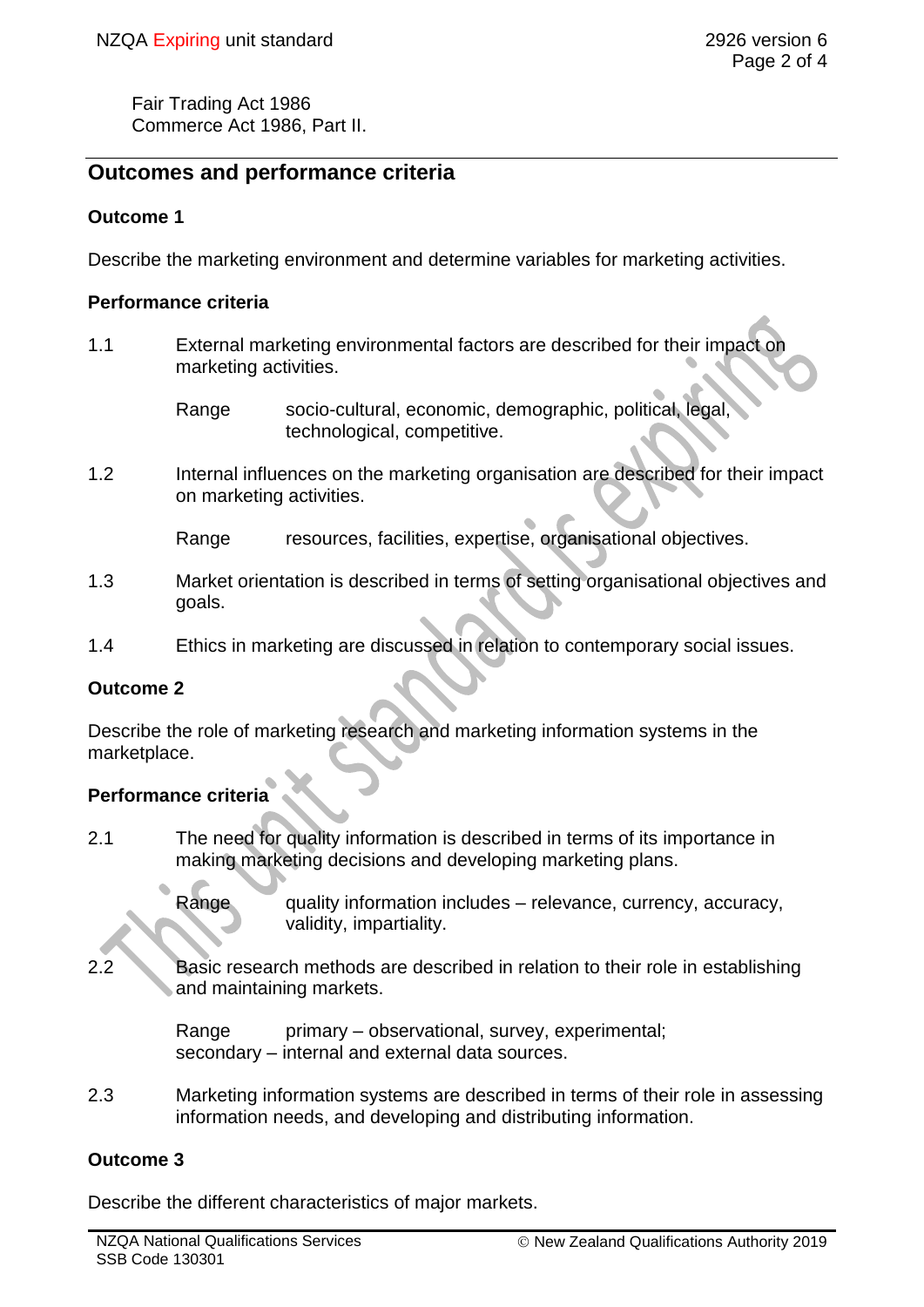### **Performance criteria**

3.1 Major market types are differentiated in terms of their special characteristics.

Range consumer, business, reseller, government, international, not-forprofit, e-markets.

### **Outcome 4**

Describe the concepts of segmentation and targeting.

#### **Performance criteria**

- 4.1 Market segmentation is described in terms of customer needs, characteristics, and behaviour.
- 4.2 Benefits to the organisation of accurate selection of target markets are described in terms of satisfying customer needs and allocating marketing resources.

### **Outcome 5**

Describe influences on consumer behaviour in relation to marketing activities.

### **Performance criteria**

5.1 Cultural, social, personal and psychological factors are described in terms of their influence on consumer behaviour and marketing mix decisions.

### **Outcome 6**

Describe the relationship between marketing mix development and the achievement of marketing objectives.

### **Performance criteria**

6.1 Elements of the marketing mix are defined for marketing activities.

Range product, price, distribution, promotion.

6.2 The blending of marketing mix components is related to target market needs and marketing objectives.

### **This unit standard is expiring. Assessment against the standard must take place by the last date for assessment set out below.**